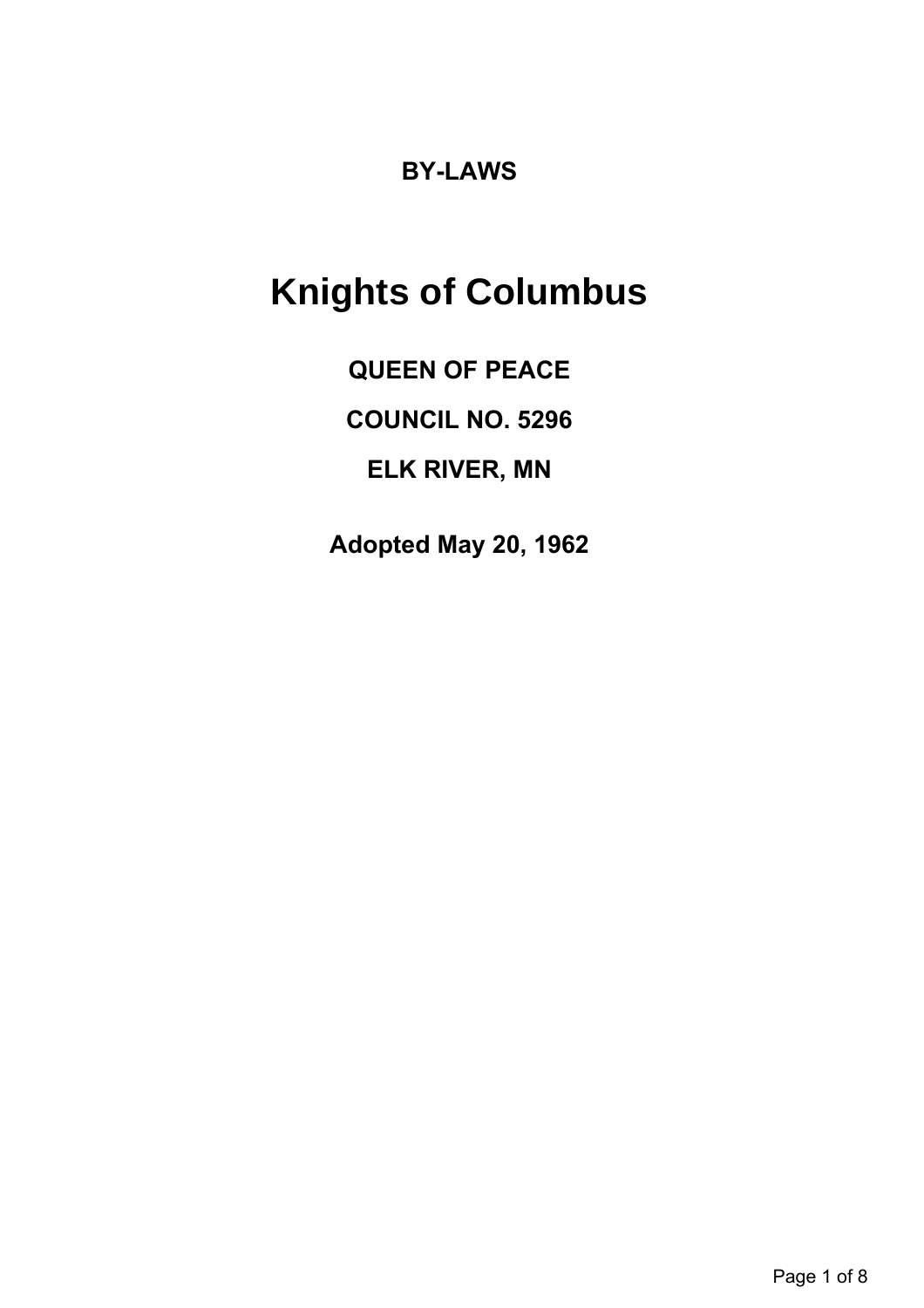# **BY-LAWS**

#### **ARTICLE I**

Section 1. This Council shall be known as QUEEN OF PEACE COUNCIL NO. 5296, Knights of Columbus.

Section 2. The initiation fee shall be nil.

Section 3. Each member shall pay annual dues. The annual dues of members shall be 28.00, except honorary members who shall pay the sum of State and Supreme Council per capita charges and levies, and honorary life members who shall pay nothing. A reduced rate of dues for insured members under 26 years of age may be established, but it shall not be less than 3.00 per year. Except as stated above, the dues of associate and insurance members shall be the same.

Section 4. The Financial Secretary shall receive annual compensation, payable in quarterly installments at the end of each quarter, from the council an amount equal to 8 percent of the moneys collected on account of dues from both insurance and associate members.

## **ARTICLE II - Elections**

Section 1. The annual election of officers shall take place at a regular business meeting held between May 1 and June 15 of each fraternal year. At least two months before the annual election, the Grand Knight shall appoint a Nominating Committee of three who shall prepare a slate of candidates for the elective council offices. This slate shall be presented to the council not later than the regular business meeting preceding the meeting at which annual elections are to take place. Other nominations may be made from the floor and nominations may not be closed until the election meeting has convened and the members are ready to ballot.

Section 2. The election of officers shall be by ballot and a majority of all votes cast shall be necessary to elect. When only one candidate is proposed for a particular office and no further nominations have been made from the floor, the presiding Grand Knight shall declare the individual elected by acclamation. Voting by proxy or absentee ballot is prohibited.

Section 3. The Grand Knight shall appoint two members to act as Tellers. After all who are entitled to do so have voted, the ballot shall be declared closed and the Tellers shall then proceed to count the votes in full view of the Council. One of the Tellers shall examine each ballot singly and pass the same to his associate, who shall read aloud the name or names written or printed on all legal ballots. The Recorder shall tally the same and the result thereof shall be announced by the Grand Knight.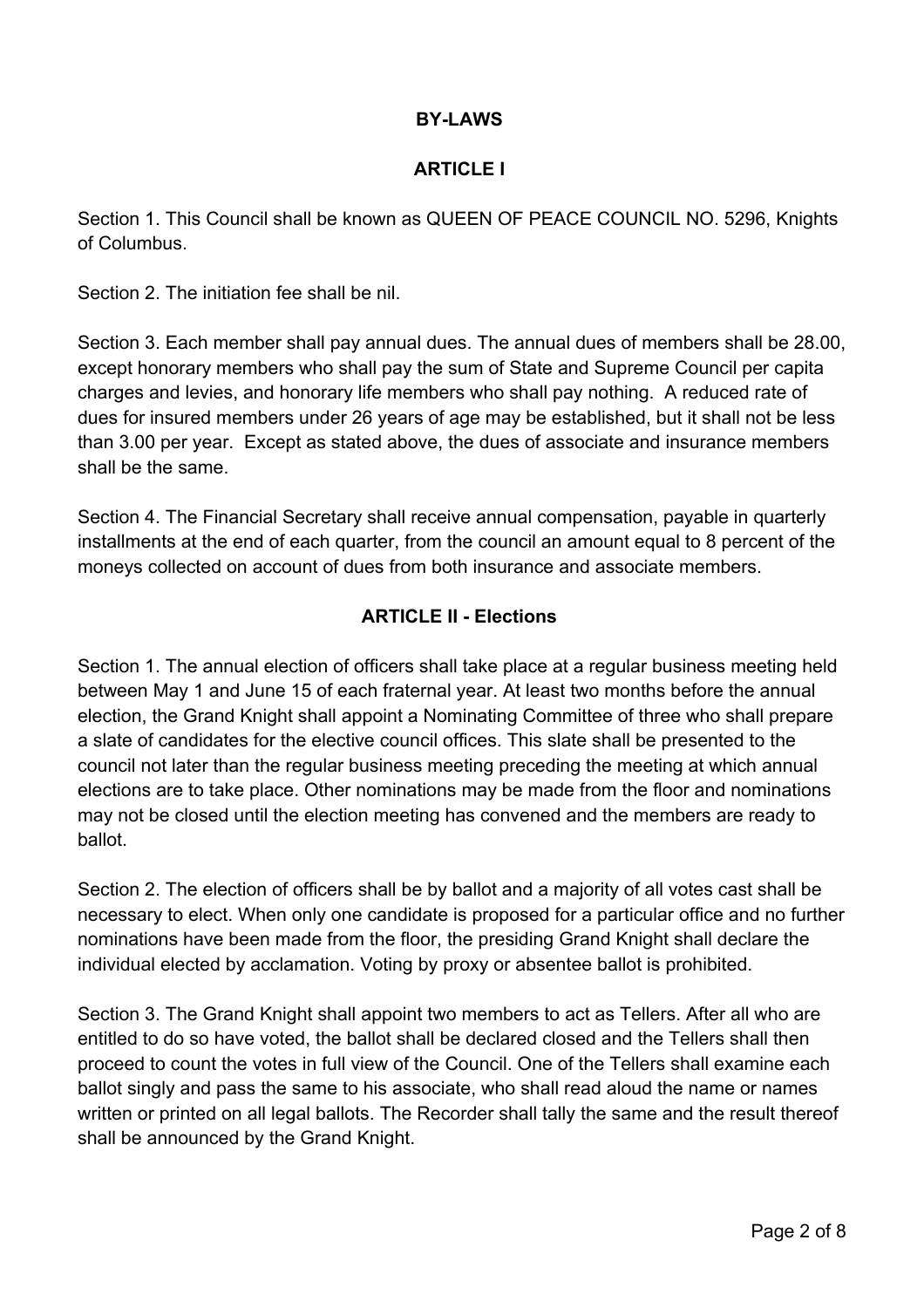Section 4. Each officer elected must qualify and fill the office to which he is chosen, with or without installation, at the first regular meeting in the month of July succeeding his election, unless excused by a vote of the Council, and must present himself for installation at the time specified in the notice issued by or through the State Deputy or District Deputy, unless excused by such officer. Otherwise such office shall be considered vacant.

Section 5. Vacancies in elective offices shall be filled, after notice to the members, by election at the regular business meeting next succeeding the regular meeting at which the vacancy was created.

# **ARTICLE III - Officers**

Section 1. Only members who are in good standing and who have been initiated in the first three Degrees of the Order shall be eligible to hold office in this Council. No member shall hold more than one office at the same time.

Section 2. The elective offices shall be as follows: Grand Knight, Deputy Grand Knight, Chancellor, Recorder, Treasurer, Advocate, Warden, Inside Guard, Outside Guard (two Outside Guards may be elected) and Board of Trustees.

Section 3. The appointive officers shall be as follows: Financial Secretary, Lecturer, and Chaplain. The Financial Secretary shall be appointed by the Supreme Knight. The Chaplain shall be selected by the Grand Knight, Deputy Grand Knight and Board of Trustees in accordance with any rules established by the Bishop of the Diocese. The Grand Knight shall appoint the Lecturer.

Section 4. At the last regular business meeting in June of each year, the Council shall determine the amount of bond to be given by the Treasurer and Financial Secretary in addition to the bond furnished by the Supreme Council. The Treasurer and Financial Secretary shall not take office or be installed, or receive any money or property of the Council until they have furnished such bond and the same has been approved by the Board of Trustees. The premium on said bond shall be paid by the Council.

Section 5. The Council Officers shall perform the duties required of them by the Laws and Rules of the Order, and by these By-Laws and such other duties as the Council may direct.

Section 6. Except when notice of application shall be published as provided by Section 110 of the Laws and Rules of the Order, it shall be the duty of the Grand Knight, as early as practicable before each regular meeting, to file with the Recorder a list of candidates to be balloted upon at such meeting.

Section 7. At the end of each semiannual period, the Board of Trustees shall meet and audit the several books of this Council. In each January and July, the Board of Trustees shall make a full report of their findings, including the receipts and disbursements of the moneys of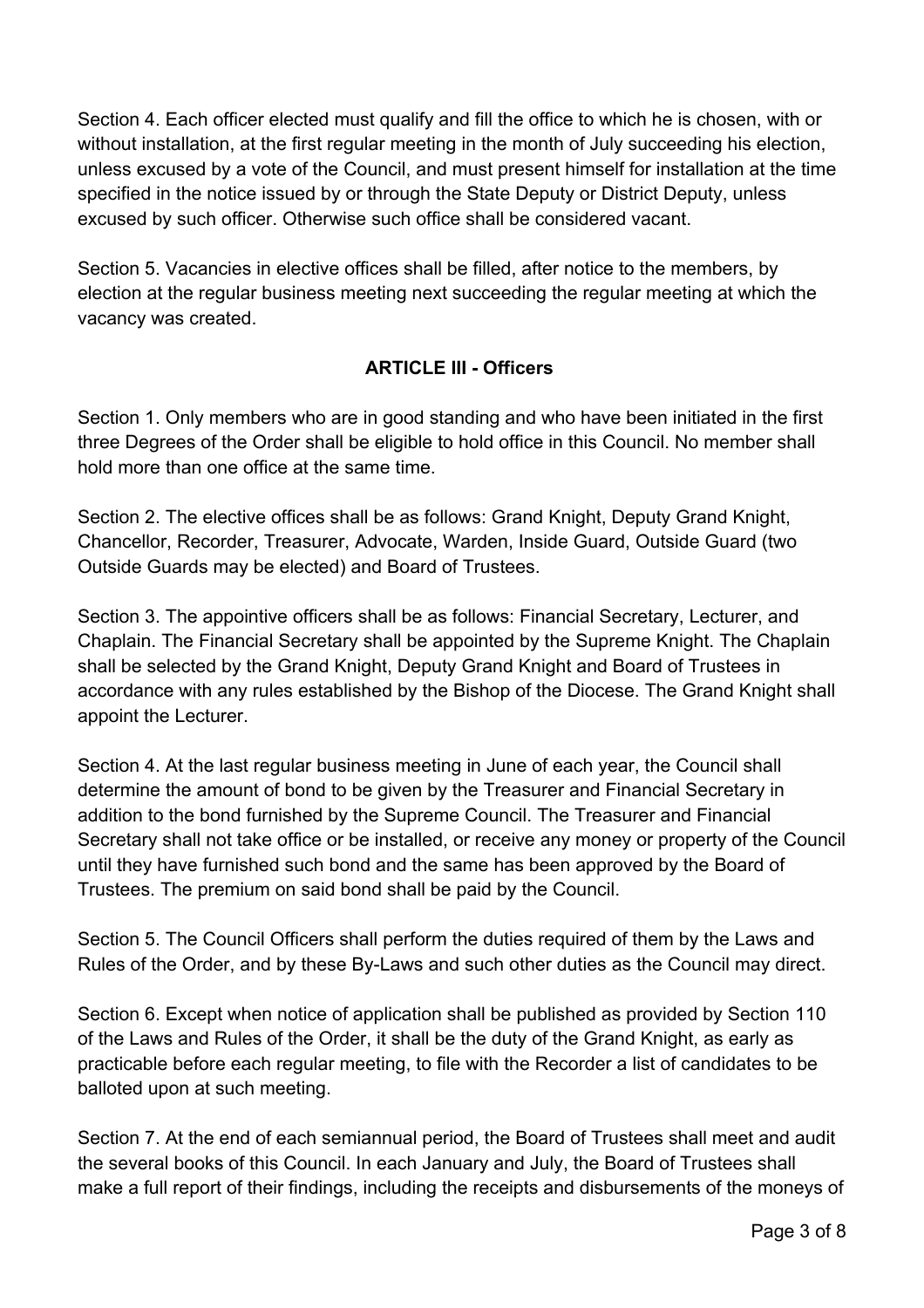this Council for the previous semiannual period, the balance on hand to the credit of each of the various funds at the end of each semiannual period, and the assets and liabilities of the Council. The Grand Knight shall issue the call for such meeting of the Board of Trustees.

Section 8. Where a member ipso facto forfeits his membership, the Grand Knight and Financial Secretary shall immediately notify the Supreme Secretary of such forfeiture and shall immediately send notice in writing to the member. The notice shall state with particularity the reason for the forfeiture and the date the forfeiture occurred. In those cases relating to ipso facto forfeiture for failure to pay council dues, such notice shall not be sent to the Supreme Secretary or to the member until an officer or a member of the Retention Committee shall contact the member and endeavor to have him retain his membership.

Section 9. The Recorder shall file all reports in a filing book to be provided for that purpose and the same shall be preserved as a part of the records of this Council.

# **ARTICLE IV - Meetings**

Section 1. The Council's monthly business meeting shall be held at a date, time and location established by the Council. Eight members shall constitute a quorum at business meetings.

Section 2. All meetings of the Council shall be presided over by the Grand Knight, who will ascertain from the Warden if all present are possessed of the current membership card.

Section 3. The order of business and procedure for all regular business meetings of this Council shall conform to Section 125 of the Laws of the Order.

Section 4. Special business meetings can be convened: (1) by vote of the Council at a preceding regular business meeting; (2) by direction of the Grand Knight; (3) by the Grand Knight upon the written request of seven members stating the object of the meeting. Due notice of special business meetings and their purpose shall be given to each member in the usual way and no other business shall be transacted at any such meeting.

Section 5. The following shall be the order of business and procedure at special business meetings:

- 1. Call to Order
- 2. Warden's Report on Membership Card
- 3. Prayer
- 4. Roll Call of Officers
- \*5. Opening Ode
- 6. Special Order of Business
- 7. Prayer
- \*8. Closing Ode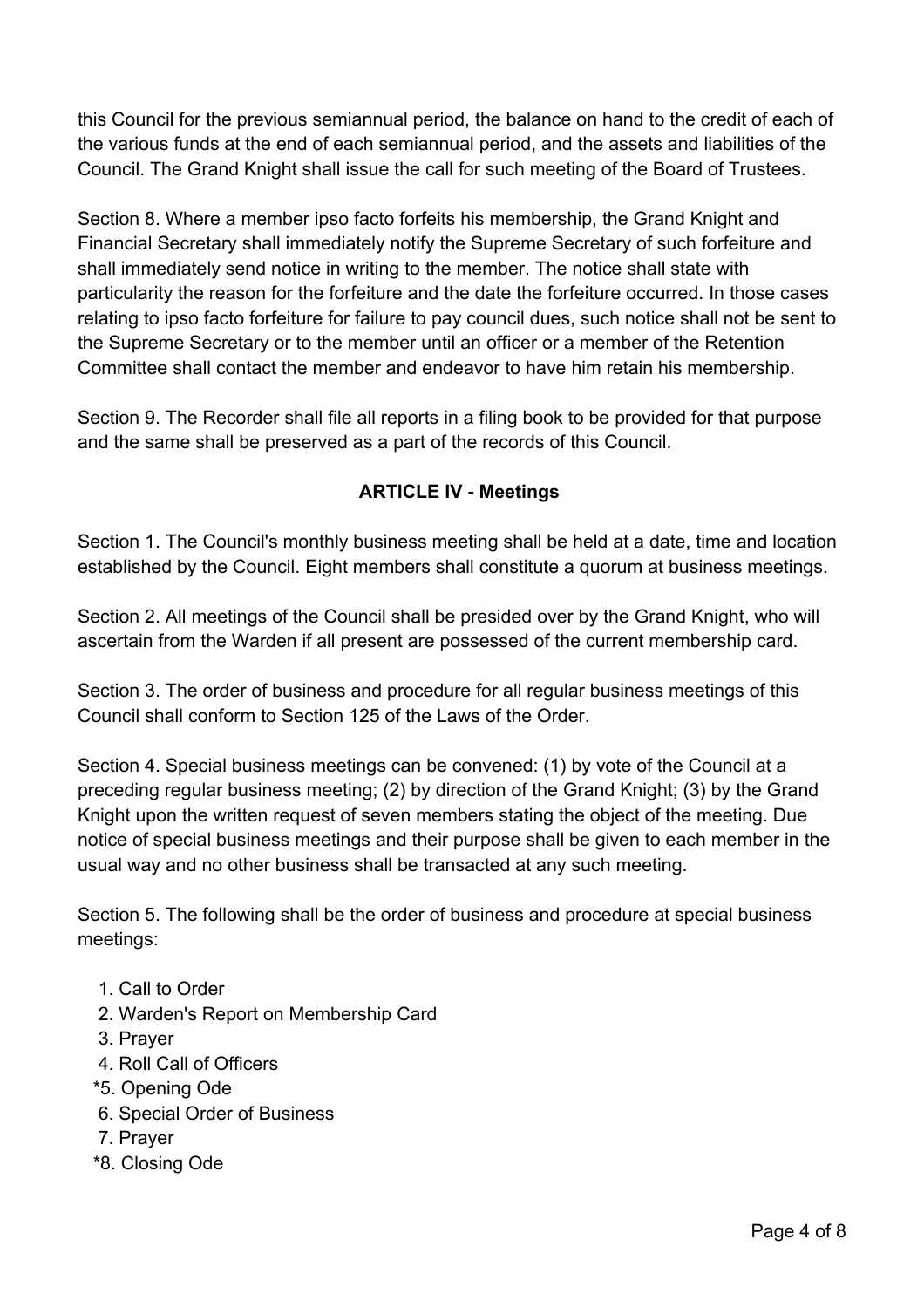\*Parts of the order of business marked with an asterisk may be omitted.

Section 6. It shall be the duty of all officers to attend each meeting of the Council. In case of inability of any officer to attend a meeting, due notice shall be given to the Grand Knight and arrangements made to have all necessary books and papers in the possession of such officer at the meeting. If a Chair Officer is absent from a meeting, the presiding officer shall designate a member to act for him. If an elected officer, without reasonable excuse approved by the Grand Knight, is absent from three consecutive regular business meetings, the Grand Knight may report this fact to the District Deputy for such action under Section 92(b) of the Laws and Rules of the Order as the District Deputy deems appropriate.

Section 7. In the absence or inability of the Grand Knight the Deputy Grand Knight shall preside and he shall execute all of the duties of the Grand Knight. In the absence of the Grand Knight and Deputy Grand Knight the duty of presiding shall devolve on the other officers of the Council in the order in which they are named in Section 126 of the Laws and Rules of the Order.

Section 8. If any meeting shall fall on a legal holiday said meeting shall be held the following day unless the Council, by vote at a previous business meeting, annuls such meeting or fixes a different date for such meeting within the month for which it is scheduled.

# **ARTICLE V - Balloting for Candidates**

Section 1. The Grand Knight and Deputy Grand Knight shall privately inspect the ballot box, both before and after the ballot, and the Grand Knight shall announce the result. The Warden shall be responsible for the balloting of candidates and shall distribute ballots to all members present. He shall place the ballot box on the salutation table and take his place six feet therefrom. He shall then request that all officers vote and after they have voted, he shall request the members to vote. They shall advance in single file and deposit their ballots. No member shall pass the Warden until the member preceding him has voted. After all who desire to do so have voted, the Warden shall exhibit the ballot box to the Grand Knight and Deputy Grand Knight and they shall count the votes. If the number of negative ballots cast does not exceed one-half of the members present, the applicant shall be declared elected, otherwise rejected. The exact number of negative ballots shall not be stated. If more than one candidate is to be balloted for at a meeting, the Grand Knight may announce that the first ballot shall be a general one upon all the candidates, and if not more than one-half of those present shall cast negative ballots upon the such general ballot, no other ballots shall be taken. If such announcement is made, and no more than one-half negative ballots are cast upon said general ballot, all candidates so balloted for shall be declared elected. If more than one-half negative ballots are cast upon said general ballot, then an individual ballot shall be taken on each candidate.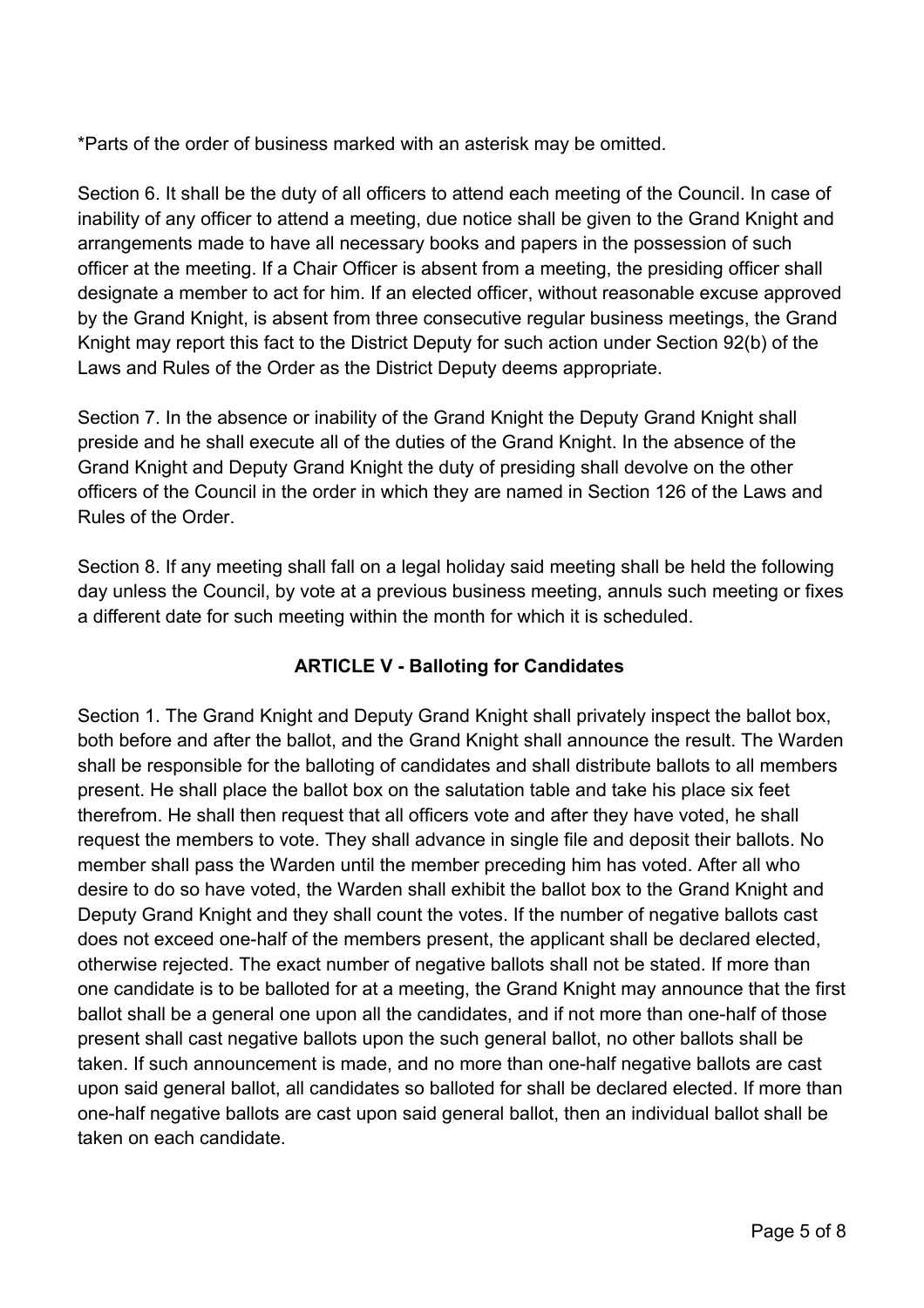# **ARTICLE VI - Committees**

Section 1. In addition to the Committees provided for in the Laws and Rules of the Order, the following Service Program Directors shall be appointed:

(a) Program Director whose goal will be the direct involvement and personal commitment of the council and membership in a program that will establish the Knights of Columbus as truly a Catholic, family, fraternal, service organization.

(b) Membership Director to have supervision of a comprehensive program of recruitment and retention for his council.

(c) Director of Church Activities to promote a program that will enable the membership to respond to the constant call for the active participation of the laity in the work of the Church.

(d) Director of Community Activities whose responsibility it will be to make the council aware of its life within the community and to develop programs that will be of service to the community.

(e) Director of Council Activities who will be concerned with the promotion of brotherhood through athletic, cultural and social programs. Additionally, he will be responsible for the development of public relations in the council.

(f) Director of Youth Activities to provide the youth in the community with the means and the opportunity to become personally committed and involved in meeting the challenges of our times. He will also be responsible for the promotion of the Order's junior organization, the Columbian Squires.

(g) Director of Family Life Activities to promote activities and programs within the Council that would strengthen and support the family life of its members.

(h) Such other Committees as may be required by these By-Laws or may be established by the Council or its Grand Knight.

Section 2. Except as herein provided, all Committees shall be appointed by the Grand Knight and the first person named on the Committee shall act as Chairman thereof. Standing Committees shall serve for the current year or until their successors have been appointed. A majority of the Committee shall constitute a quorum for transaction of business.

# **ARTICLE VII - Funds**

Section 1. All moneys obtained from any source, by or through any person or persons, acting for or in the name of the Council or under its direction or authority, shall be considered Council Funds and shall be forthwith delivered to the Financial Secretary, who will give his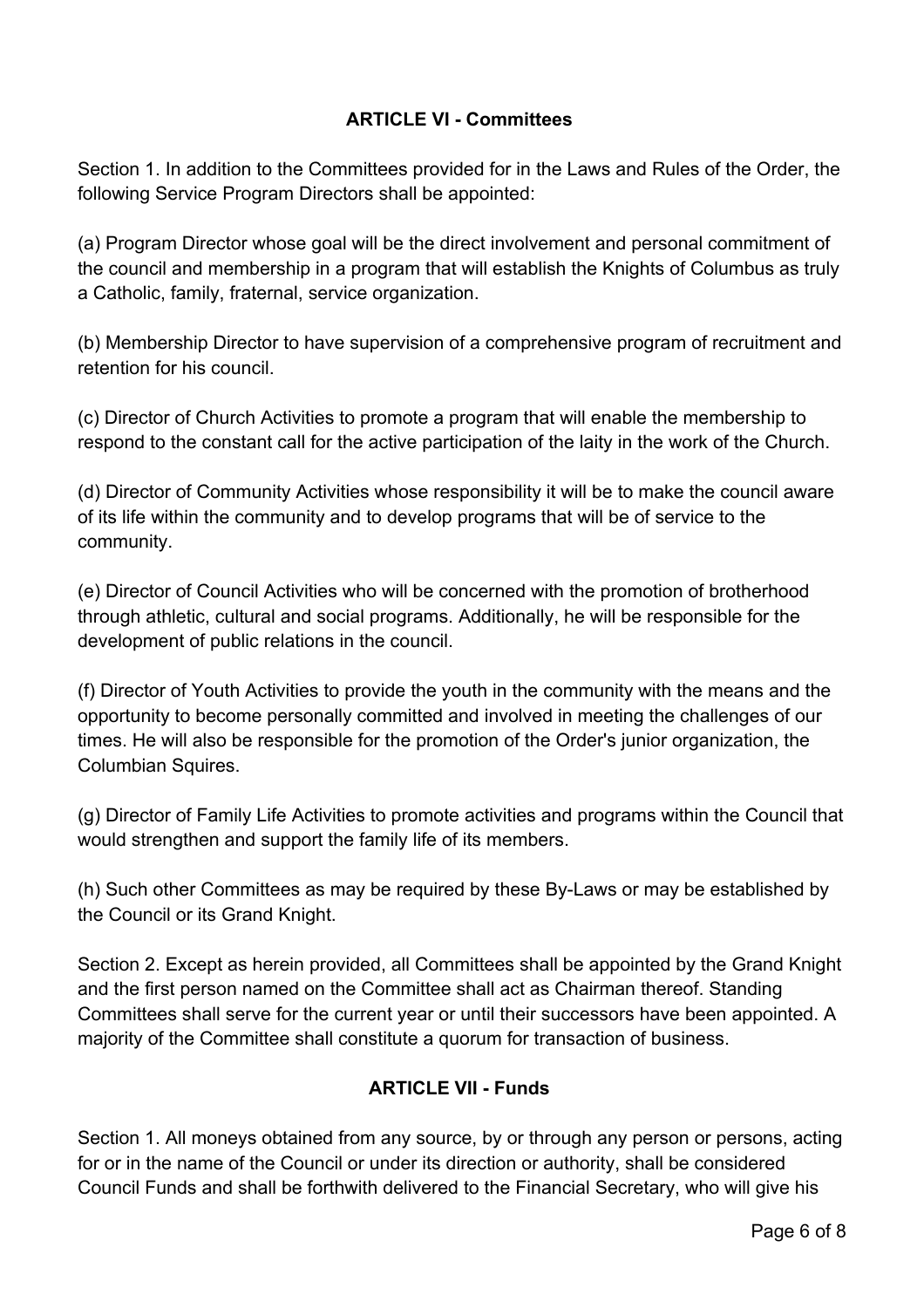official receipt therefore and who will report at each meeting the amounts so received and from what source and shall deliver the same to the council Treasurer and take his receipt therefore.

Section 2. The Treasurer shall deposit all moneys received from the Financial Secretary in a bank to the credit of the council. Disbursements from this fund shall be made only by check signed by the Grand Knight and Treasurer. The Deputy Grand Knight shall have the authority to sign council drafts only in the event of the Grand Knight's absence. The depository bank shall be furnished with a copy of this section.

Section 3. No money in excess of 500.00 shall be paid or transferred from the Treasury of this Council, (except such moneys as the Council is called upon to regularly pay for its current expenses and as provided by the Laws and Rules of the Order or for purposes approved by the Supreme Council or Board of Directors), unless by a two-thirds vote of the members present and voting at a regular business meeting held subsequent to a regular business meeting at which notice in writing of a resolution of intention to pay or transfer such money and the purposes and amount to be paid or transferred shall have been given and regularly read.

Section 4. All bills shall be presented to the Recorder and by him read to the Council before being referred to the Board of Trustees. In case a bill is not approved by the Board of Trustees, it shall be referred back to the Council for action.

# **ARTICLE VIII - Funerals, Etc.**

Section 1. Upon the death of a member in good standing, the Memorial Committee shall give notice to the members and, if time permits, shall request them to assemble and pay their respects to the memory of the deceased at a time and place to be indicated in such notice.

Section 2. When notice of the death of a member in good standing is received, the Memorial Committee shall forward to the family of the deceased a message of condolence on behalf of the Council.

The Memorial Committee shall arrange to have two Masses said for the repose of the soul of the deceased.

The Memorial Committee shall arrange for the celebration during the month of November of each year a Mass for the repose of the souls of the deceased members and shall cause five days notice to be given to the members of the time and place of such Mass. The Mass shall be celebrated by the Chaplain unless he is indisposed.

# **ARTICLE IX - Miscellaneous**